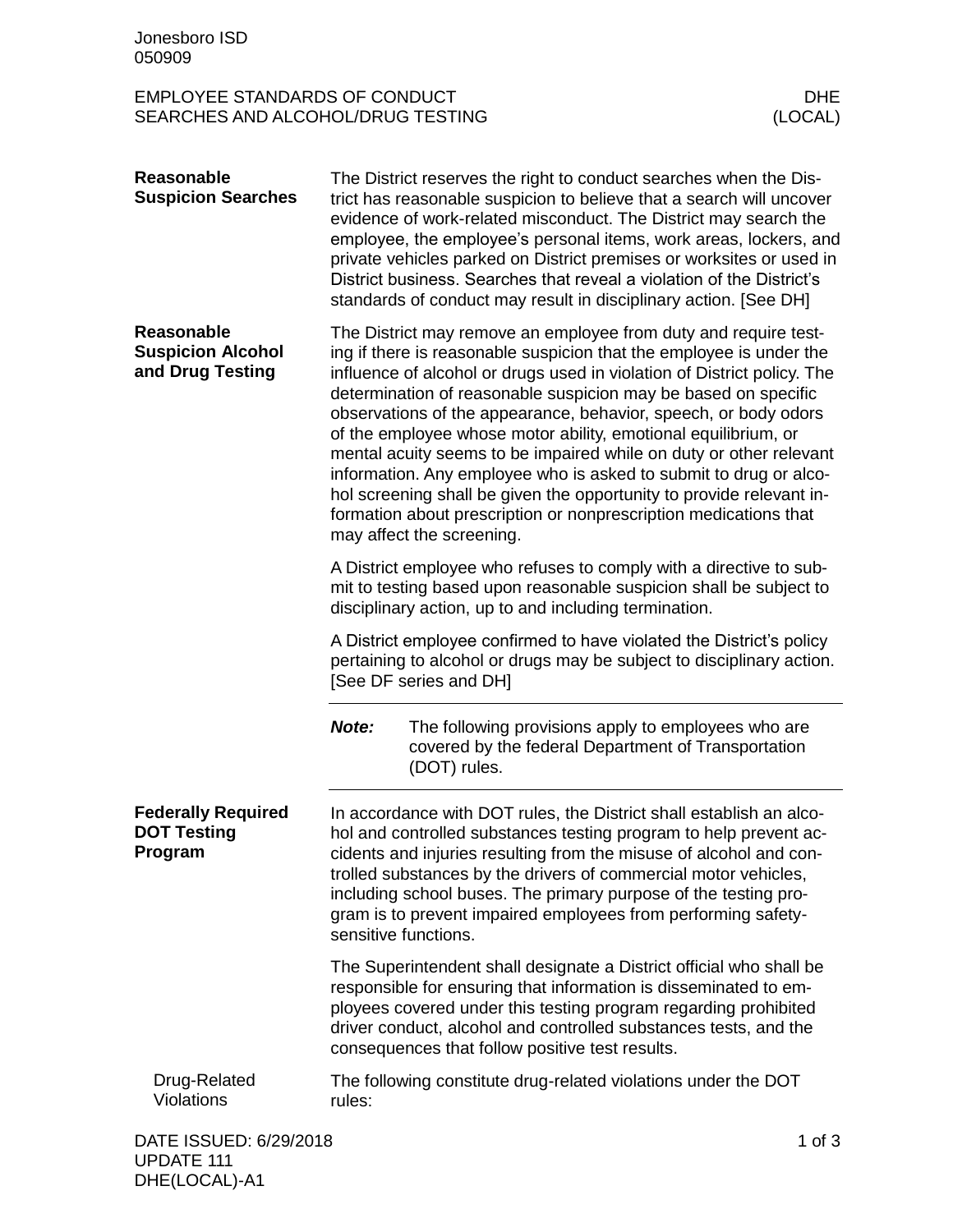## EMPLOYEE STANDARDS OF CONDUCT DHE SEARCHES AND ALCOHOL/DRUG TESTING

|                                                    | 1.                                                                                                                                                                                                                                                                                                                                                                                                                                                                                      | Refusing to submit to a required test for alcohol or controlled<br>substances.                                                                                                          |  |
|----------------------------------------------------|-----------------------------------------------------------------------------------------------------------------------------------------------------------------------------------------------------------------------------------------------------------------------------------------------------------------------------------------------------------------------------------------------------------------------------------------------------------------------------------------|-----------------------------------------------------------------------------------------------------------------------------------------------------------------------------------------|--|
|                                                    | 2.                                                                                                                                                                                                                                                                                                                                                                                                                                                                                      | Providing an adulterated, diluted, or a substituted specimen<br>on an alcohol or controlled substances test.                                                                            |  |
|                                                    | 3.                                                                                                                                                                                                                                                                                                                                                                                                                                                                                      | Testing positive for alcohol, at a concentration of 0.04 or<br>above, in a post-accident test.                                                                                          |  |
|                                                    | 4.                                                                                                                                                                                                                                                                                                                                                                                                                                                                                      | Testing positive for controlled substances in a post-accident<br>test.                                                                                                                  |  |
|                                                    | 5.                                                                                                                                                                                                                                                                                                                                                                                                                                                                                      | Testing positive for alcohol, at a concentration of 0.04 or<br>above, in a random test.                                                                                                 |  |
|                                                    | 6.                                                                                                                                                                                                                                                                                                                                                                                                                                                                                      | Testing positive for controlled substances in a random test.                                                                                                                            |  |
|                                                    | 7.                                                                                                                                                                                                                                                                                                                                                                                                                                                                                      | Testing positive for alcohol, at a concentration of 0.04 or<br>above, in a required follow-up test.                                                                                     |  |
|                                                    | 8.                                                                                                                                                                                                                                                                                                                                                                                                                                                                                      | Testing positive for controlled substances in a required follow-<br>up test.                                                                                                            |  |
|                                                    | 9.                                                                                                                                                                                                                                                                                                                                                                                                                                                                                      | Testing positive for alcohol, at a concentration of 0.04 or<br>above, in a reasonable suspicion test.                                                                                   |  |
|                                                    | 10.                                                                                                                                                                                                                                                                                                                                                                                                                                                                                     | Testing positive for controlled substances in a reasonable<br>suspicion test.                                                                                                           |  |
|                                                    | An employee who operates a commercial motor vehicle, including<br>a bus, and commits a drug-related DOT violation as defined above<br>may be reinstated as a driver if he or she successfully completes a<br>return-to-duty test. The employee may also be subject to follow-up<br>tests.                                                                                                                                                                                               |                                                                                                                                                                                         |  |
| <b>Alcohol Results</b><br>Between 0.02 and<br>0.04 | In accordance with DOT rules, a driver tested under this policy and<br>found to have an alcohol concentration of 0.02 or greater, but less<br>than 0.04, shall be suspended from driving duties for at least 24<br>hours.                                                                                                                                                                                                                                                               |                                                                                                                                                                                         |  |
|                                                    |                                                                                                                                                                                                                                                                                                                                                                                                                                                                                         | [In the event of a subsequent positive test result for alcohol of 0.02<br>or greater but less than 0.04, see the disciplinary consequences at<br>District-Imposed Consequences, below.] |  |
| Reasonable<br><b>Suspicion DOT</b><br>Testing      | Only supervisors specifically trained in accordance with federal<br>regulations may, based upon reasonable suspicion, remove a driv-<br>er from a safety-sensitive position and require testing for alcohol<br>and/or controlled substances. The determination of reasonable<br>suspicion shall be based on specific observations of the appear-<br>ance, behavior, speech, or body odors of the driver whose motor<br>ability, emotional equilibrium, or mental acuity seems to be im- |                                                                                                                                                                                         |  |